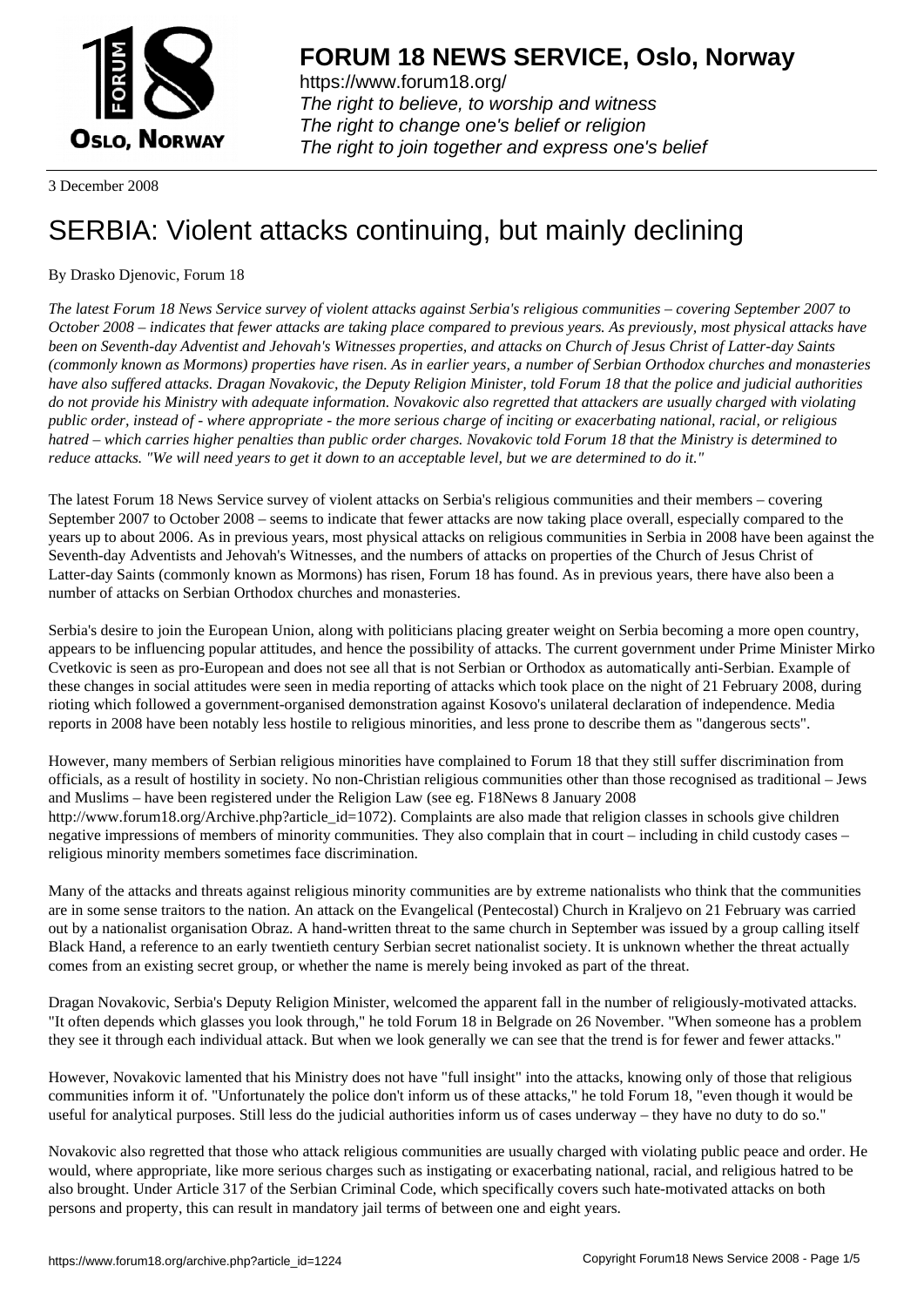Under Article 131 of the Criminal Code, "violating freedom of religion and the performance of religious services", conviction can result in imprisonment of up to one year. In the case of convicted officials, a jail term of up to three years can be imposed for this offence.

In contrast, the penalties for public order charges are minor. These charges are normally used to punish fights between two people, or playing loud music in public.

Deputy Religion Minister Novakovic insisted that the Religion Ministry is determined to see the number of violent attacks on religious communities reduced. "If this year or next we reduced the level of attacks by three or five percent, it would be very important and we would be very happy," he told Forum 18. "We will need years to get it down to an acceptable level, but we are determined to do it."

The Ministry of Justice has not answered questions on why it does not supply data to the Religion Ministry, or why serious charges are not brought against alleged attackers, despite several attempts by Forum 18 to discuss this with the Justice Ministry.

The largest number of attacks in a short time period took place at a time of large-scale government-organised demonstrations in Belgrade on 21 February 2008 against Kosovo's unilateral declaration of independence. Foreign embassies and businesses were attacked, as were religious minority communities, including Protestants such as Adventists, as well as Mormons. This may be because these religious communities have their main headquarters in the United States.

Forum 18 notes that many of the same places of worship have been attacked time after time. For example, the Evangelical (Pentecostal) Church in Kraljevo attacked in February 2008 was attacked with Molotov cocktails in December 2006. Police found no evidence to enable a criminal case to be brought after the Molotov cocktail attack. Graffiti was daubed on the same church in September 2007 (see F18News 9 October 2007 http://www.forum18.org/Archive.php?article\_id=1030).

Although most of the attacks have been relatively low-level, their frequency has left many members of religious minorities feeling afraid. Windows on the rented building where an Adventist church in the western town of Uzice met, and their pastor also lived, were broken three times in March 2008, and three times in April. Following this, Pastor Danilo Zelenkapic told Forum 18, Church leaders decided to move him from the town for his own safety. Church members now have to travel 25 kms (15 miles) to Zlatibor to attend worship services in a chapel in a church-owned holiday house.

At the same time, Adventist Pastor Dalibor Trajkovic told Forum 18 from the central town of Kragujevac that his church has frequently been stoned or had graffiti daubed on the walls. But he adds that knocking on the church door or windows during the night and yelling "This is Serbia, Sabbath-keepers get out" or "Sectarians get out" has also become common. He said that although they are concerned by such lesser harassment, they no longer bother to notify the police, reporting only more serious damage. The church is located on the corner of a street, making it easier to attack.

When members of religious minorities attempt to share their beliefs, this can spark hostility. In the town of Bor in eastern Serbia, local people in June 2008 tried to prevent construction of a Jehovah's Witness Kingdom Hall with a petition and blocking of roads. The organiser of the protest told the Serbian daily newspaper Blic on 8 June: "We do not have anything against the Jehovah's Witnesses, but we do not want them in our neighbourhood".

However, local people can sometimes intervene in defence of religious minorities. This happened in March 2008, when neighbours of a Jehovah's Witness meeting in Bajna Basta protected those attending a service from attack by a mob of some 500 people.

Those responsible for attacks are often not identified by the police and prosecuted, Forum 18 notes (see eg. F18News 7 February 2008 http://www.forum18.org/Archive.php?article\_id=1083). Even when the attackers are caught, they often – as Deputy Religion Minister Novakovic lamented - face only minor charges, if any. The charge made is typically disturbing public order.

Forum 18 knows of only a few cases where prosecutions with the possibility of the serious penalties provided under Article 317, "instigating or exacerbating national, racial and religious hatred," have been brought. The most recent instance has been following the arrest of three people for daubing graffiti in July 2008 on a Catholic church in Pancevo. It may be significant that Pancevo is in the northern province of Vojvodina, as prosecutions for those who attack religious communities are more likely in Vojvodina. This is the most multi-ethnic and multi-religious part of Serbia.

As in previous years (see F18News 9 October 2007 http://www.forum18.org/Archive.php?article\_id=1030), religious communities are sometimes reluctant to report attacks to the police or make them publicly known.

The information in the survey is unavoidably incomplete, due to continuing deficiencies in the publicly available data, so no attempt has been made to statistically compare data over the years. But the information has been gathered from as wide a range of sources as possible, including religious communities themselves, human rights groups, official information and the Serbian media. The list below of incidents between September 2007 and October 2008 does not include incidents in Kosovo. All incidents where no source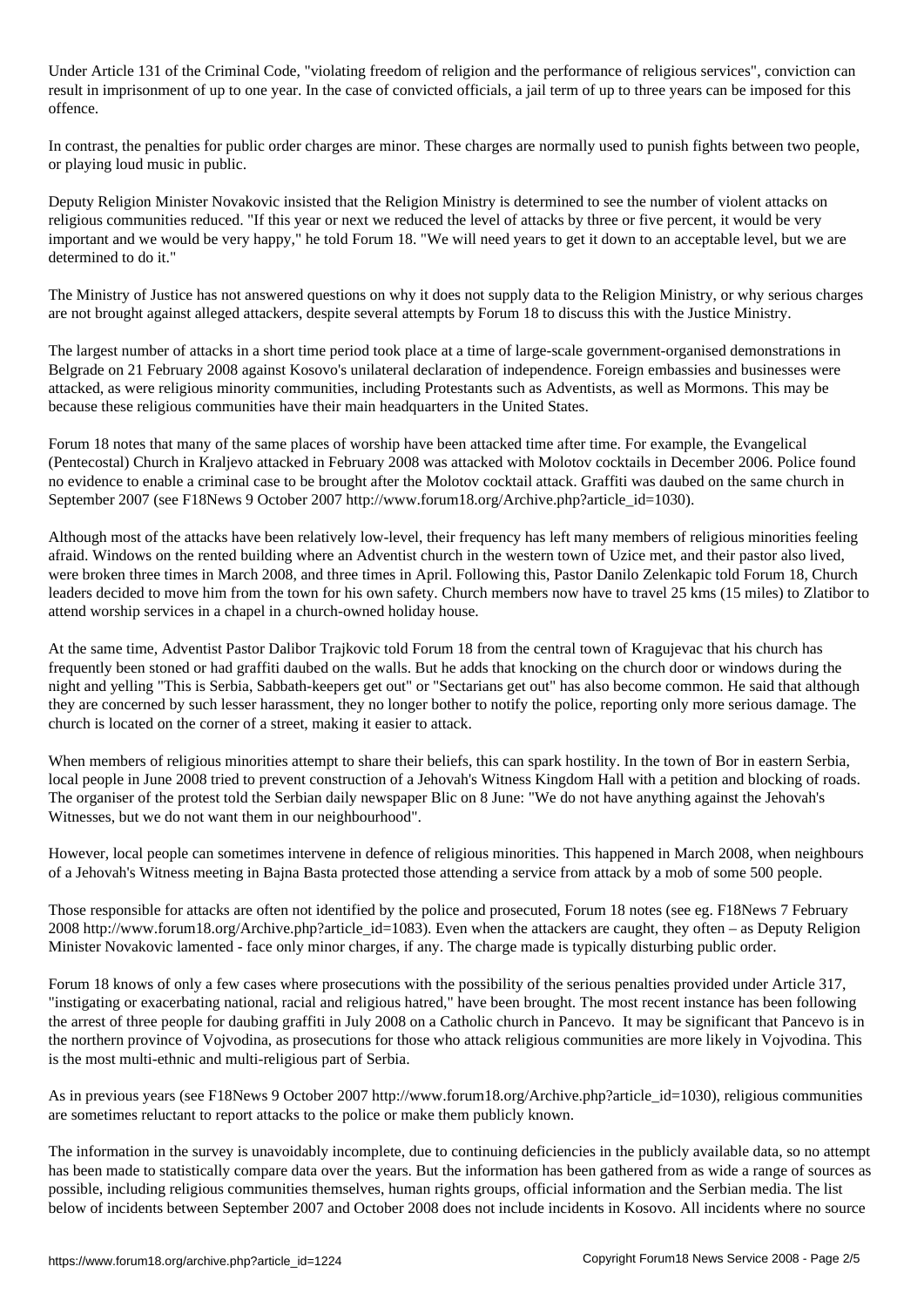## ATTACKS FROM SEPTEMBER - DECEMBER 2007

September – Windows of the Adventist Church in Kragujevac stoned, the exact date being unclear.

18 September – Windows of the Mormon Church in Novi Sad broken.

2 October – Fence around Mormon Church in Novi Sad burned.

22 October – Adventist church windows in Backa Palanka broken. The attacker was arrested by police and charged (B92)

28 November – Middle-aged man physically attacked three female Jehovah's Witnesses and took their literature in Arandjelovac.

ATTACKS FROM JANUARY – OCTOBER 2008

24 January – Graffiti daubed on Adventist Church in Negotin.

25 January – Graffiti daubed on Adventist Church in Belgrade.

26 January – Two young men in Vranjska Banja attacked three teenage female Jehovah's Witnesses and tried to rape them. The attackers were identified and a prosecution has begun.

17 February – Windows of the Adventist Theological Seminary in Belgrade broken.

20/21 February - Two windows of the Mormon Church in Belgrade broken at time of riots against Kosovo's unilateral declaration of independence.

21 February - Windows on Adventist Church in Nis broken.

21 February – The neo-Nazi organisation Obraz attacked the Evangelical (Pentecostal) Church in Kraljevo, after the evening church service. Stones and eggs were thrown at the church and windows broken.

During February, one person broke into and stole icons and liturgy books from the Serbian Orthodox churches of the Birth of the Most Holy Virgin in Sremska Kamenica, the Three Holy Hierarchs in Kisac, the St. Sava Church in Cerevic and the Monastery of the Holy Archangel in Kovilj. He was arrested in early March (Vecernje Novosti)

8/9, 10/11 and 21/22 March – Windows of a building in Uzice rented by Adventists as a church and home for their pastor stoned in the early morning.

22 March - During a Jehovah's Witness service of the memorial of Christ's death (the most important service in the year for this religion), in Bajna Basta, a crowd of about 500 people from Bajna Basta, as well as from Uzice and the neighbouring Republika Srpska in Bosnia, stoned a private house where the service was happening. About 20 people who attended, including several children, were brought to safety with the help of the neighbours. Some of attackers were identified, but no one has been prosecuted.

2 April - Two older Jehovah's Witnesses were attacked in Klenak during door-to-door service. Literature was taken. Attacker was identified and prosecution begun.

12/13, 18/19 and 25/26 April - Windows at Adventist church and pastor's home in Uzice again stoned in early hours of the morning. As a result of the attacks, Adventists moved pastor from town, told to Forum 18 pastor Danilo Zelenkapic.

17 May - Two windows of the Mormon Church in Novi Sad were broken.

5 June - Main door of the Adventist Church in Jagodina broken.

6 June - In the town of Bor in eastern Serbia, local people in June 2008 tried to prevent construction of a Jehovah's Witness Kingdom Hall with a petition and blocking of roads. The organiser of the protest told the Serbian daily newspaper Blic on 8 June: "We do not have anything against the Jehovah's Witnesses, but we do not want them in our neighbourhood".

7/8 June - Neo-Nazi graffiti and messages about Jehovah's Witnesses was daubed on the Kingdom Hall in Sremska Mitrovica.

8/9 June - Five windows of the Mormon Church in Novi Sad broken.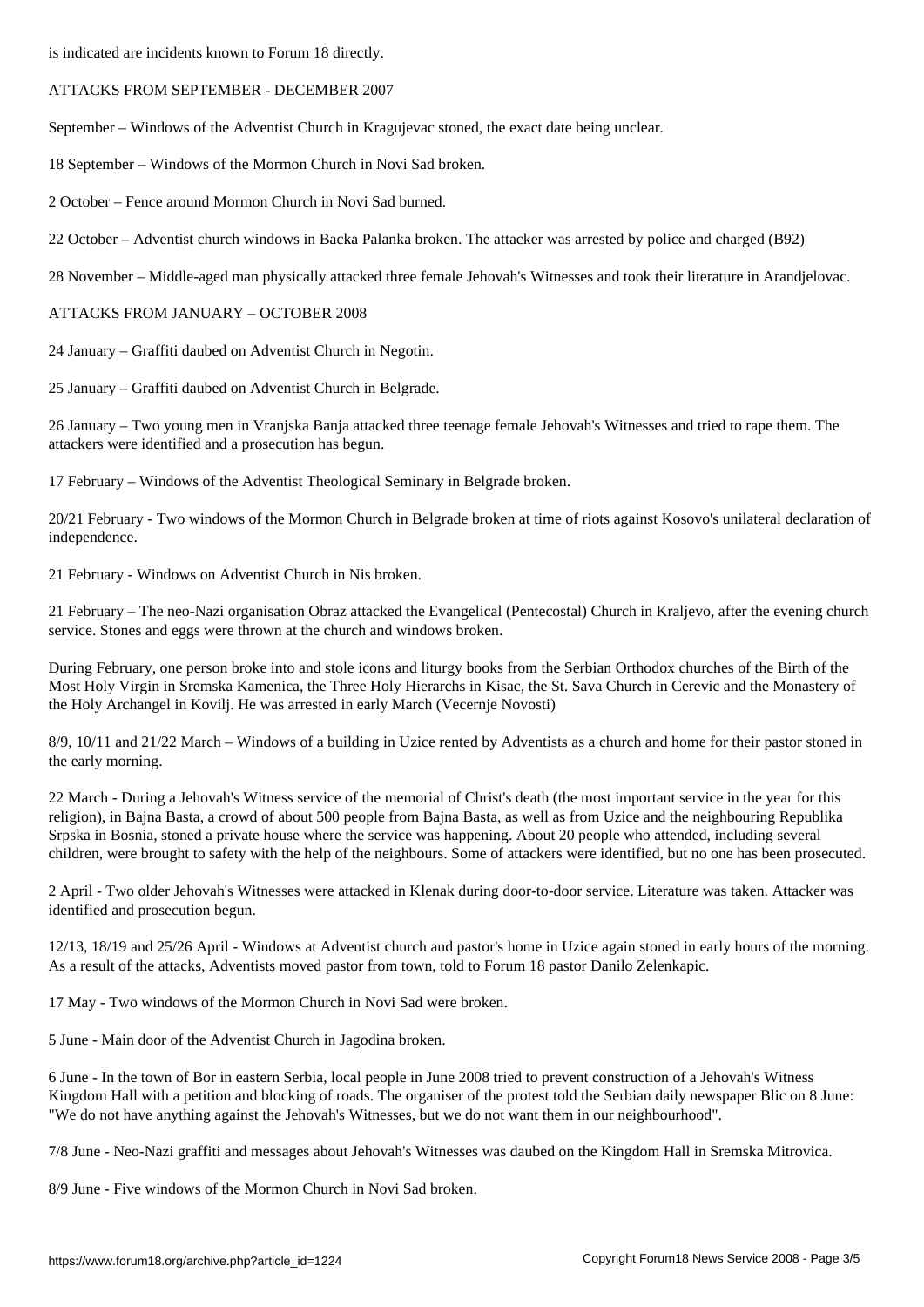11 June - Three unidentified young men attacked a Jehovah's Witness Kingdom Hall close to the Auto Komanda Bridge in Belgrade. While the building was being stoned one stone hit a Jehovah's Witness man in the stomach. Police were called.

19 June – Gold items stolen from the Church of the Birth of the Most Holy Virgin Serbian Orthodox Church in Sremska Kamenica, near Novi Sad. (RTV)

26 June - Entrance doors of the Adventist Church in Jagodina broken down, and the apartment of pastor broken into. Nothing was stolen.

26/27 June – Threatening graffiti daubed on the Jehovah's Witness Kingdom Hall in Krusevac.

30 June – Liturgical book stolen from Serbian Orthodox SS. Cosmas and Damian hospital in Belgrade. Thief arrested several days later.

30 June - Three unidentified young men entered a Jehovah's Witness Kingdom Hall in Vranje in early hours and started to attack the facade with stones and crowbars. They escaped from police. The police thoroughly investigated the attack, but without success.

3/4 July - Graffiti reading - "Death to Catholics", "Orthodoxy or death", "We will avenge Kosovo" - daubed on St Charles Borromeo Catholic Church in Pancevo. (RTV) Three attackers were arrested some days latter, and charged with spreading racial, religious and national hatred. (Blic) No verdict has yet been delivered.

17 July - A Serbian Orthodox priest in Despotovac threatened and hit several Jehovah's Witnesses. The incident was reported to police, who sent the case to the public prosecutor.

22/23 July - Items worth about 50,000 Dinars stolen from the Serbian Orthodox St George the Martyr church in Starcevo, near Pancevo. (Blic)

29/30 July - Serbian Orthodox church in Pancevo robbed of 15,000 Dinars. (Blic)

31 July/1 August – Unidentified people daubed graffiti with nationalist symbols and vulgar messages about the Jehovah's Witnesses on the Kingdom Hall in Sremska Mitrovica.

6-10 August - Unidentified people again daubed graffiti with national symbols and vulgar messages about Jehovah's Witnesses on Kingdom Hall in Sremska Mitrovica during the night. The graffiti included the names of some arrested for war crimes trials before the International Criminal Tribunal for the former Yugoslavia in the Hague. The incident may be related to the arrest by Serbian police of Radovan Karadzic on 20 July.

3 September – Hand-written message "You will burn in Hell" signed by the "Serbian Nationalist Organisation Black Hand" found in the post box of the Evangelical (Pentecostal) church in Kraljevo.

9 September – A man armed with gun and 20 metres of cable tried to attack a Catholic priest in Budisava near Novi Sad. Police prevented the attack and arrested the attacker. (RTV)

16 September – A group of masked young men attacked the Jehovah's Witness Kingdom Hall in Leskovac with stones and staves in the early morning. One attacker tried to break the window between protective bars while another prepared a Molotov cocktail. The attackers escaped after police were called. The police did not appear to seriously investigate the attack.

19/20 September – Graffiti - "Sectarians get out of Serbia" - daubed on the Adventist Church in Sivac.

22/23 September – Graffiti - "Sectarians get out of Serbia" and "Orthodoxy is Salvation – 1389" - daubed on the Adventist Church in Kragujevac.

27 September – Windows broken and graffiti daubed on the Adventist Church in Kula.

29 September – Pastor's car damaged at Adventist church car park in Novi Sad.

3/4 October – Windows of the Adventist church and pastor's home in Kragujevac stoned.

18 October – Several graves and monuments destroyed at a Catholic graveyard in Bela Crkva, an ethnic majority German village called Weisskirchen until the late 1940s, in Vojvodina. Police are hunting for six attackers (Dnevnik, Novi Sad)